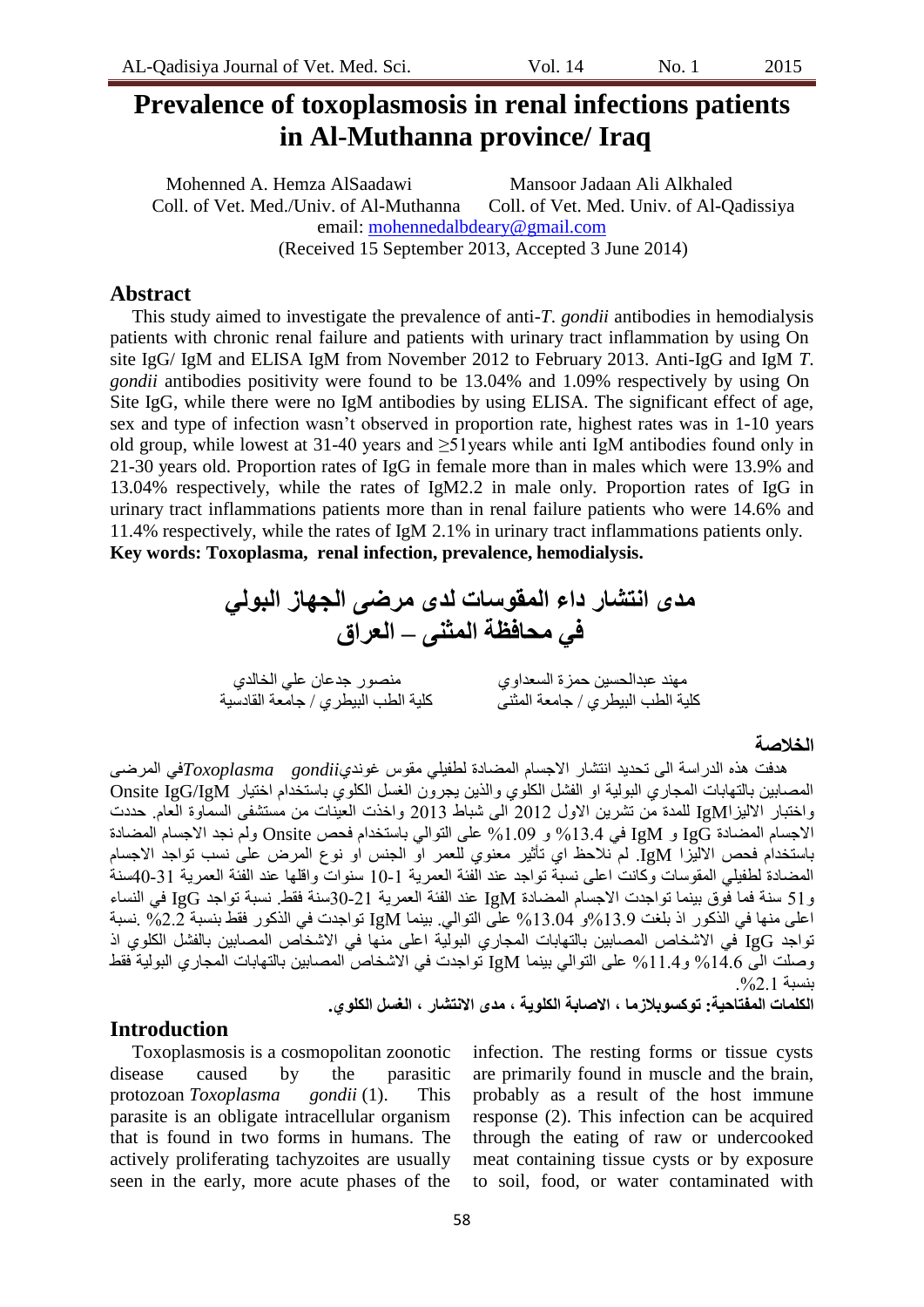oocysts excreted in the feces of cats or other felines infected with the parasite. The infection can also be transmitted vertically from an infected woman to a fetus during pregnancy $(3, 4, 5)$ .

# **Materials and methods**

The study included 92 blood samples were collected from renal infected patients from delivery hospital in Al-Muthanna province for 4 months. Clinical data about these samples included: Case history, name, age, sex, type of renal symptoms (failure or inflammation) and contact with animals.

### **Serological test:**

Samples were collected in a hospital laboratory by medically trained staff by using a sterile syringe to collect blood was undertaken from a vein in plain tube and centrifuged to obtain serum and frozen at -20  $C^{\circ}$  for longer storage.

We carried out two types of tests which are

1-On Site Toxo IgG/IgM rapid test – Cassette (serum/Plasma) for detection of antibodies to *T. gondii* on 92 patients. Manufactured by CTK Biotech, Inc. PI-R0233C Rev.G.

2-For 92 of the participants, specifically anti-*Toxoplasma* IgM antibody testing was done using an enzyme-linked immunosorbent technique. A commercial IgM ELISA kit (ACON Laboratories, Inc. 10125 Mesa Rim Road San Diego. CA 92121. USA ) was used for detection of anti-*Toxoplasma gondii* IgM antibodies. The technique was performed according to the manufacturer's instructions. The data of research were analyzed by Chi square according to Rocco and James (2005) (6).

# **Results**

Anti-Toxoplasma IgG and IgM antibodies were found in 13.04% and 1.09% respectively by using On site test while by using of ELISA test there were no IgM antibodies (table 1).

**Table 1: Number and proportion of**  *toxoplasma* **infections.**

| Type of test    | No. of<br>examined | No. of<br>infected | Proportion<br>of infected |  |  |
|-----------------|--------------------|--------------------|---------------------------|--|--|
|                 | samples            | samples            | samples $(\%)$            |  |  |
| On Site $(IgM)$ | 92                 |                    | 1.09                      |  |  |
| On Site $(IgG)$ | 92                 | 12                 | 13.04                     |  |  |
| ELISA(IgM)      | 92                 |                    |                           |  |  |

By using On Site IgG, significant effect of age wasn't observed on proportion rate under P<0.05, highest infection rates was in 1- 10years old group, while lowest at 31-40 and ≥ 51 years old groups while anti IgM antibodies found only in 21-30 age group (Table 2).

|  |  |  | Table 2: Effect of age on toxoplasma       |
|--|--|--|--------------------------------------------|
|  |  |  | infections by using On Site test (IgG/IgM) |

| Age<br>groups(years) | No. of<br>examined<br>samples |     | positive<br>samples to<br>IgG test | positive<br>samples<br>to IgM<br>test |      |
|----------------------|-------------------------------|-----|------------------------------------|---------------------------------------|------|
|                      |                               | No. | $\%$                               | No.                                   | $\%$ |
| Less than 1<br>year  | 4                             |     |                                    |                                       |      |
| $1 - 10$             | 4                             | 1   | 25                                 |                                       |      |
| 11-20                | 7                             | 1   | 14.3                               |                                       |      |
| $21 - 30$            | 19                            | 3   | 15.8                               | 1                                     |      |
| 31-40                | 33                            | 4   | 12.1                               |                                       |      |
| 41-50                | 14                            | 2   | 14.3                               |                                       |      |
| >51                  | 8                             |     | 12.5                               |                                       |      |

Proportion rates of IgG in female more than from males which are 13.9% and 13.04% respectively, while the rates of IgM 2.2% in male only. The significant effect of sex wasn't observed in proportion rate under P<0.05 (table 3).

**Table 3: Effect of sex on** *toxoplasma* **infections.**

|        |                               |     | Infected     | Infected     |      |
|--------|-------------------------------|-----|--------------|--------------|------|
| Sex    | No. of<br>examined<br>samples |     | samples      | samples      |      |
|        |                               |     | by using     | by using     |      |
|        |                               |     | On Site test | On Site test |      |
|        |                               |     | (IgG)        | (IgM)        |      |
|        |                               | No. | $\%$         | No.          | $\%$ |
| Male   | 46                            | 6   | 13.04        |              | 2.2  |
| Female | 43                            |     | 13.9         |              |      |

|                  | Table 4: Number and proportion of                 |  |  |
|------------------|---------------------------------------------------|--|--|
|                  | <i>toxoplasma</i> infections according to type of |  |  |
| renal infection. |                                                   |  |  |

| Type of<br>infection           | No. of<br>examined<br>samples | Infected<br>samples<br>by using<br>On Site<br>test $(IgG)$ |      | Infected<br>samples<br>by using<br>On Site<br>test<br>(IgM) |      |
|--------------------------------|-------------------------------|------------------------------------------------------------|------|-------------------------------------------------------------|------|
|                                |                               | No.                                                        | $\%$ | No.                                                         | $\%$ |
| Urinary tract<br>inflammations | 48                            | 7                                                          | 14.6 |                                                             | 2.1  |
| Renal failure                  | 44                            | 5                                                          | 11.4 |                                                             |      |